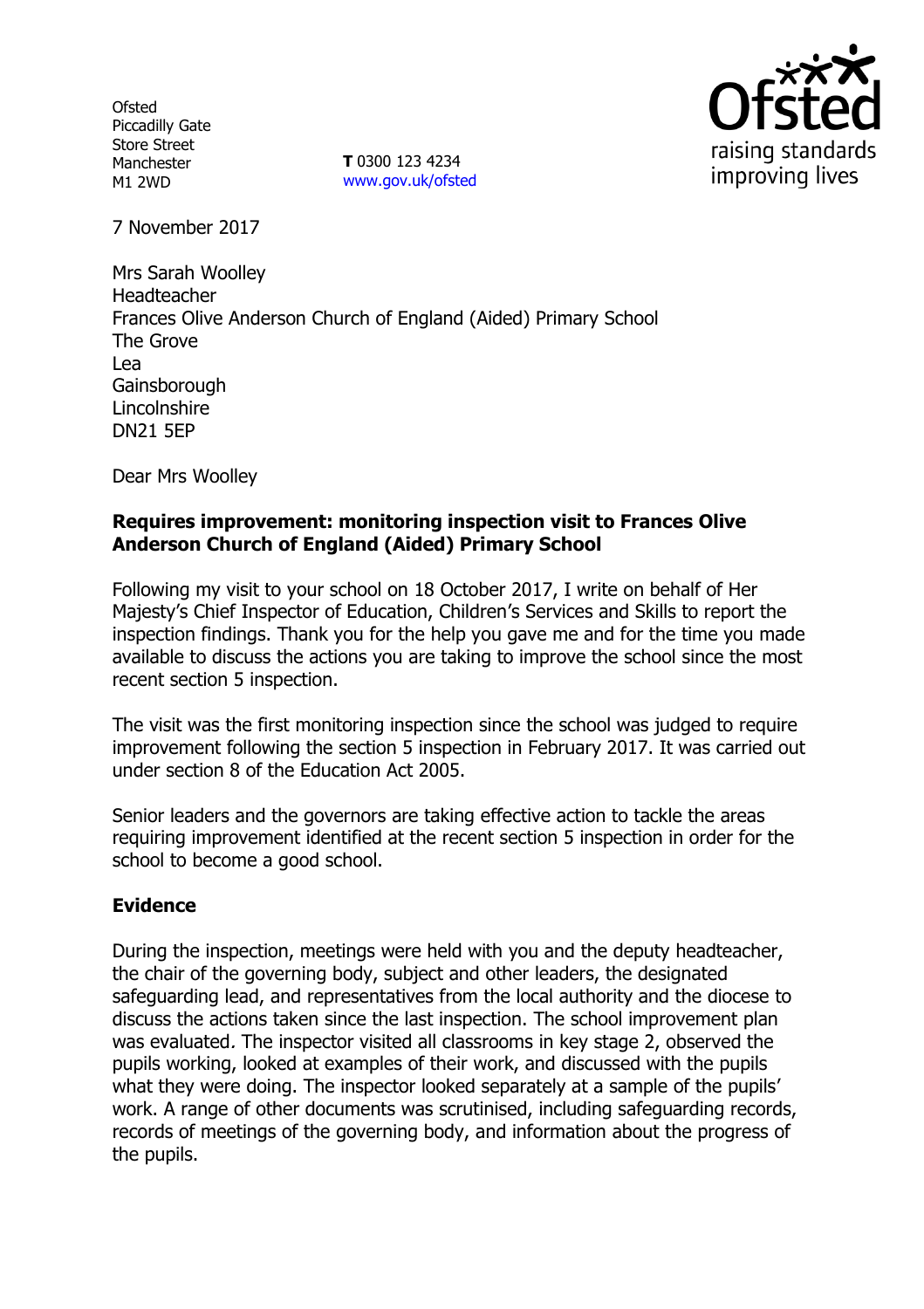

## **Main findings**

You and the senior leaders have established a clear direction for the improvement of the school, focused unequivocally on the areas for improvement from the inspection in February 2017. You resolved quickly the technical glitches with the school's system for keeping safeguarding records. The records are now easy for the nominated staff to access. The records are fit for purpose.

The governing body is now frequently asking relevant and pertinent questions, not just of the senior leaders, but also of other members of staff with leadership responsibilities. The questions are helping to focus the work of the leaders on bringing about the necessary improvements. The governing body is now better organised than it was at the time of the inspection. It is more active and systematic in its approach. It knows the school increasingly well and is beginning to identify for itself key strategic priorities for improving the school. The external review of the school's use of the pupil premium was completed promptly. It has assisted the governing body in improving the way in which it checks on the impact of the use made of the funding.

You and your leadership team are fully aware of, and responding well to, the heightened sense of accountability brought by the governing body. The subject leaders are able to respond confidently to the enhanced demands now placed upon them. This is because they are using accurate information about how well the pupils are doing effectively. They use the information to inform their own evaluations of the quality of teaching, learning and assessment, in discussions with the teachers, and to identify things that need to be improved. They contribute well to a coherent, school-wide approach to checking on the quality of teaching, learning and assessment. The senior leaders use the outcomes from that process to agree priorities and targets for development with staff.

The teachers' higher expectations of the pupils are apparent in lessons and in the pupils' work. The pupils are getting more opportunities to write at length and in different subjects, such as science. The pupils told me, often with a smile and a glint in their eyes, that they are now finding the work that they are given challenging. They find the work stimulating, including for disadvantaged pupils, pupils who have special educational needs and/or disabilities and the most able. That was apparent, for example, when I discussed with some pupils how they were using their knowledge of mathematics to help them to learn about the Black Death in history.

The pupils' work, typically, shows care and attention to presentation. You have taken some simple but very effective steps to assist the pupils, for example in improving their handwriting. The pupils' books are well kept and I saw many examples of carefully formed and very legible handwriting from pupils in different year groups.